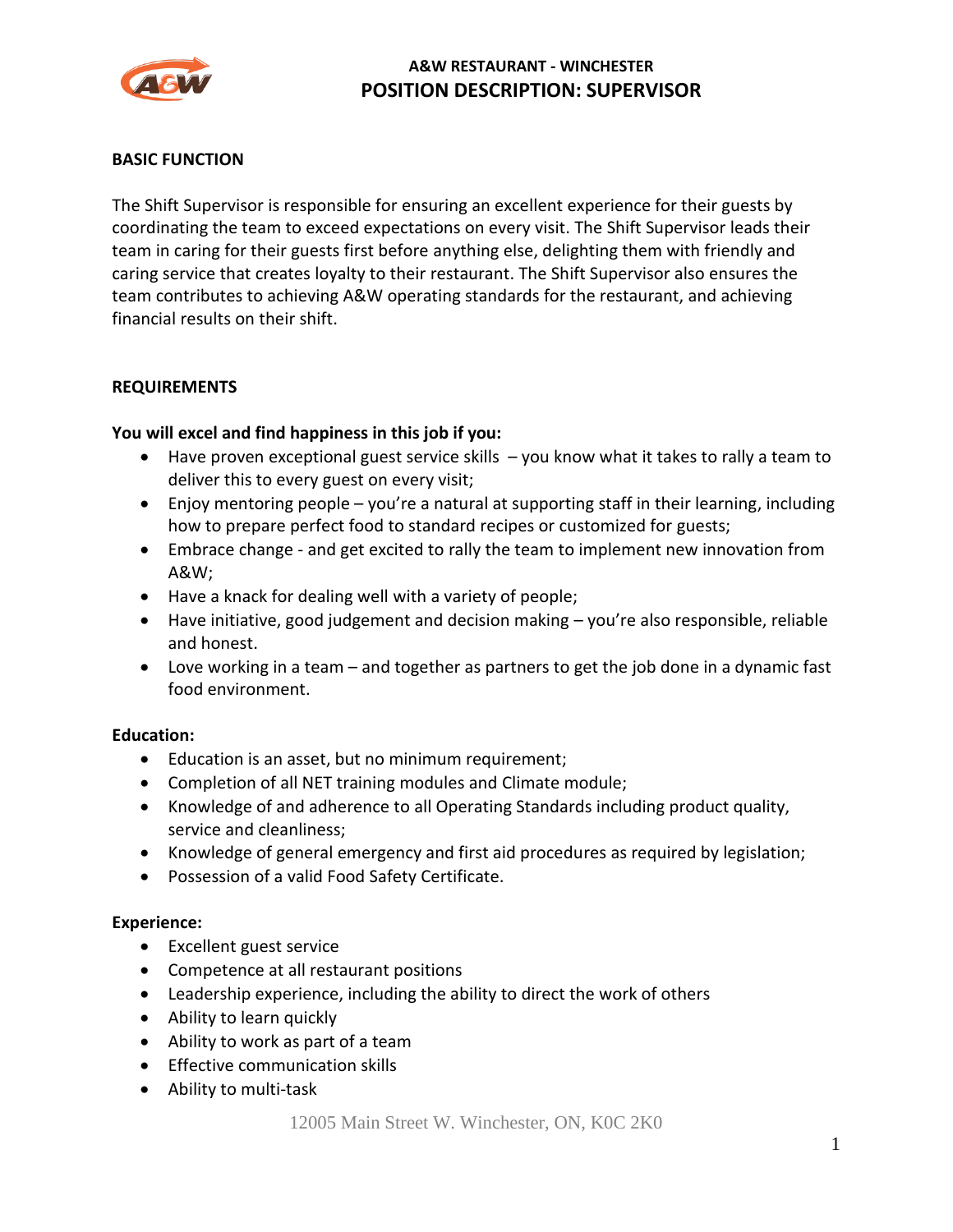

- Basic mathematical skills
- Knowledge of the retail environment
- Strong interpersonal skills

### **Working Conditions:**

- Working in a fast-paced environment
- Working in a diverse environment with many different personalities and attitudes
- Working together as partners, as a cohesive unit with co-workers
- Working with hot products and equipment
- Working with cleaning materials and chemicals
- Working in a noisy environment
- Working with sharp objects (knives, slicers, etc.)
- Use of portable or step ladder may be required

### **Physical Requirements:**

- This position requires the employee to stand for an extended period of time (up to 8 hours)
- Occasionally must lift heavy boxes when dealing with product inventory (max 50 lbs.)
- Engaging in repetitive tasks such as preparing/assembling orders and products and regular cleaning of restaurant facility
- Must always be mentally alert to ensure the safety of yourself, co-workers, and guests at all times
- Maintaining good personal hygiene and appropriate uniform
- Having the capacity to handle stressful situations

### **PRINCIPAL ACCOUNTABILITIES**

1. Builds an outstanding daily Climate on their shift by fostering regular progress toward the achievement of A&W's Climate Goals. This includes:

- Attending or leading all Climate Meetings and daily huddles;
- Ensuring the well-being and safety of guests and staff;
- Modelling a positive and professional demeanor while working;
- Attending or leading GX circle meetings (feedback sessions) when selected;
- Following and enforcing all personnel policies issued (e.g. Discrimination, Harassment, Bullying and Violence Policy, Media Policy, Confidentiality Policy, etc.).
- 2. Supports Management in building a high performing restaurant team, including:
	- Training and coaching staff as directed by management by positively reinforcing successful performance, and giving respectful and encouraging coaching as needed;
	- Following work schedules and maintaining regular and consistent attendance and punctuality;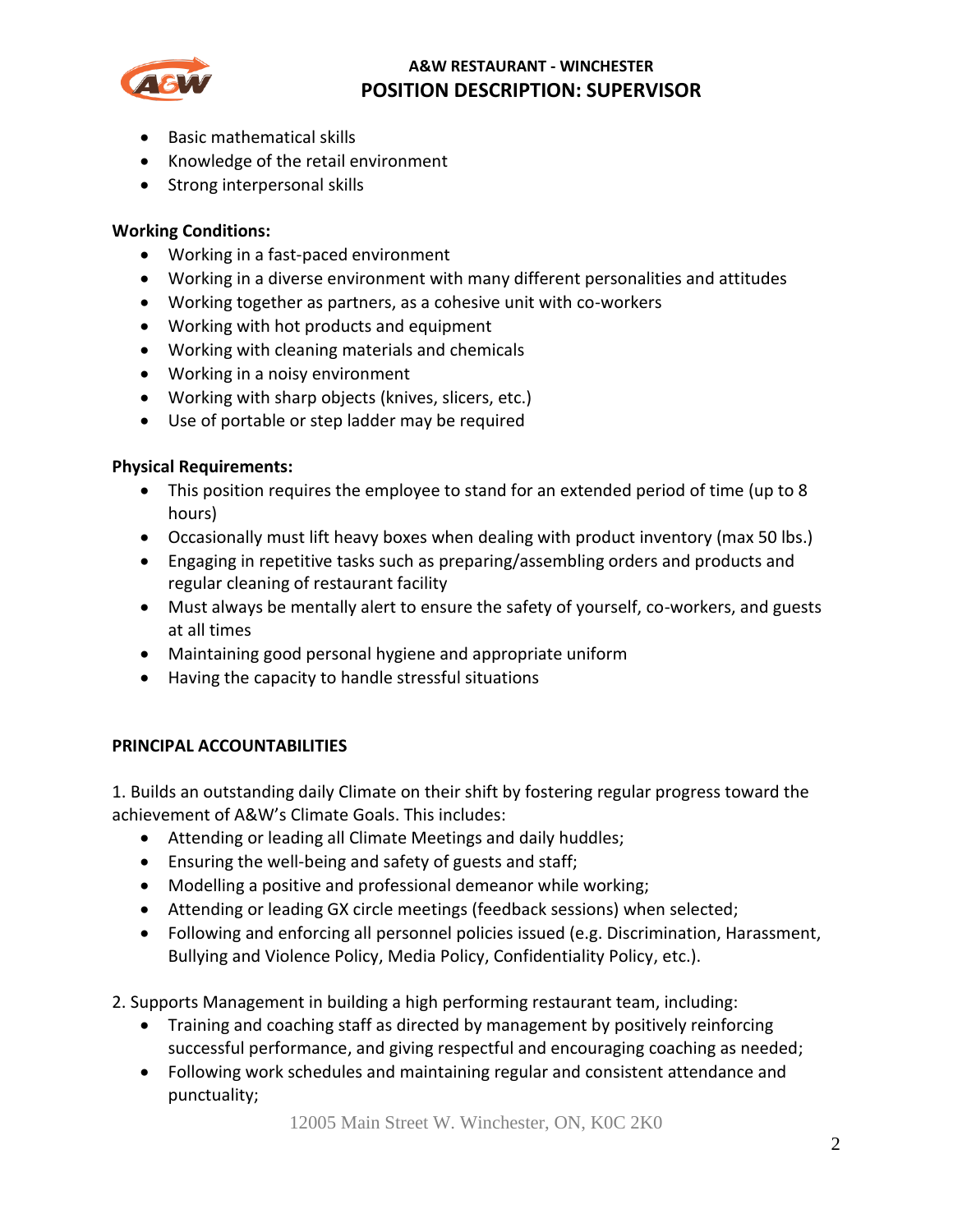

- Providing feedback on staff performance and recognizing alarms or changes in staff morale and communicating to the restaurant manager;
- Creating a positive learning environment by providing clear, specific, timely and respectful coaching and feedback to partners on shift to ensure operational excellence and to improve partner performance;
- May interview new employees.

3. Ensures delivery of an exceptional guest experience by caring for their guests first before anything else. This includes:

- Following up with staff during the shift to ensure their delivery of delighting guests with friendly and caring service at every visit, including:
	- o Greeting guests upon arrival;
	- o Serving guests warmly with clear and pleasant communication;
	- o Handling guests' special requests and allergies with care;
	- o Acknowledging and handling guest concerns with help from
	- $\circ$  Actively improving the guest experience by learning from and acting on guest connect responses;
- Ensuring effective prep, production charts and staff positioning (assigning positions and managing breaks).
- 4. Executes store operations during scheduled shifts, including:
	- Opening and or closing restaurant;
	- Ensuring the restaurant team is achieving A&W operating standards and food safety requirements;
	- Maintaining a calm demeanor during periods of high volume or unusual events to keep restaurant operating to standard and to set a positive example for the shift team;
	- Ensuring that all restaurant cash handling standards and procedures are met and followed by the shift team;
	- Providing quality products consistently for all guests by adhering to A&W recipe and presentation standards;
	- Follows health, safety and sanitation guidelines and standards for all products;
	- Inspects kitchen and dining areas and kitchen utensils and equipment to ensure sanitary standards are met;
	- Requisitioning and inspecting food, supplies, and equipment to maintain stock levels and ensure standards of quality are met.
- 5. Responsible for financial results on their shift, including:
	- Ensuring profit targets for food cost and labour cost are achieved on their shift;
	- Managing cash.